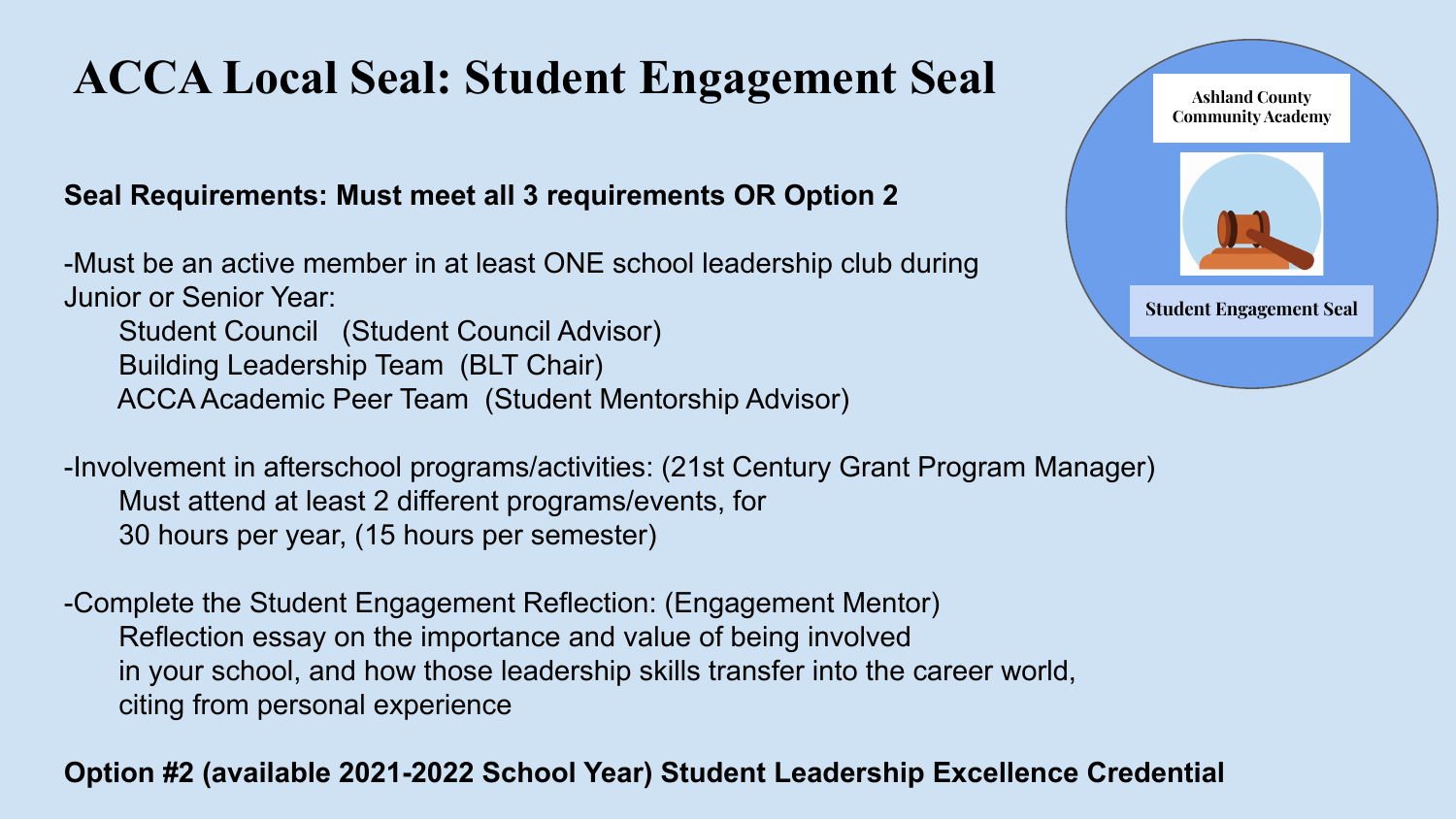## **ACCA Local Seal: Fine and Performance Art Seal**

**Seal Requirements:**

**-Must be involved in ONE of the following OR Option D**

A. Fine Arts (Advisor)

-Minimum of two semesters of Fine Arts -Create a Portfolio of various artworks over the course of two semesters -Self-evaluation of Portfolio and reflection essay on the impact art has in one's life as well as society, citing from personal experience -Create a small art exhibit of personal work, for display at school

B. Performance Art: Dance (Advisor)

-Participation in school dance team (dancer or audio -visual tech) -Attend 30 hours of practice over the course of the school year -Participate in each of the TWO performances:

-individual recital for panel

-team/group performance

- Reflection essay on the role performance art has played in your life and its importance in society, citing from personal experience
- C. Performance Art: Drama (Advisor) -Participation in Drama Club (performer /costumes and props/audio-visual) -Must attend at least 10 practices
	- -Participate in Drama Club Performance
	- -Reflection essay on the role drama has played in your life and its importance in society, citing from personal experience



D. Involvement in a Community or Private Art/Performance Art/Drama Production or Class: -Fine Arts and Performance Arts Seal Experience Agreement Form -at least 15 hours of involvement -School Mentor Observation -Self-evaluation of Portfolio and reflection essay on the impact art has in one's life as well as society, citing from personal experience